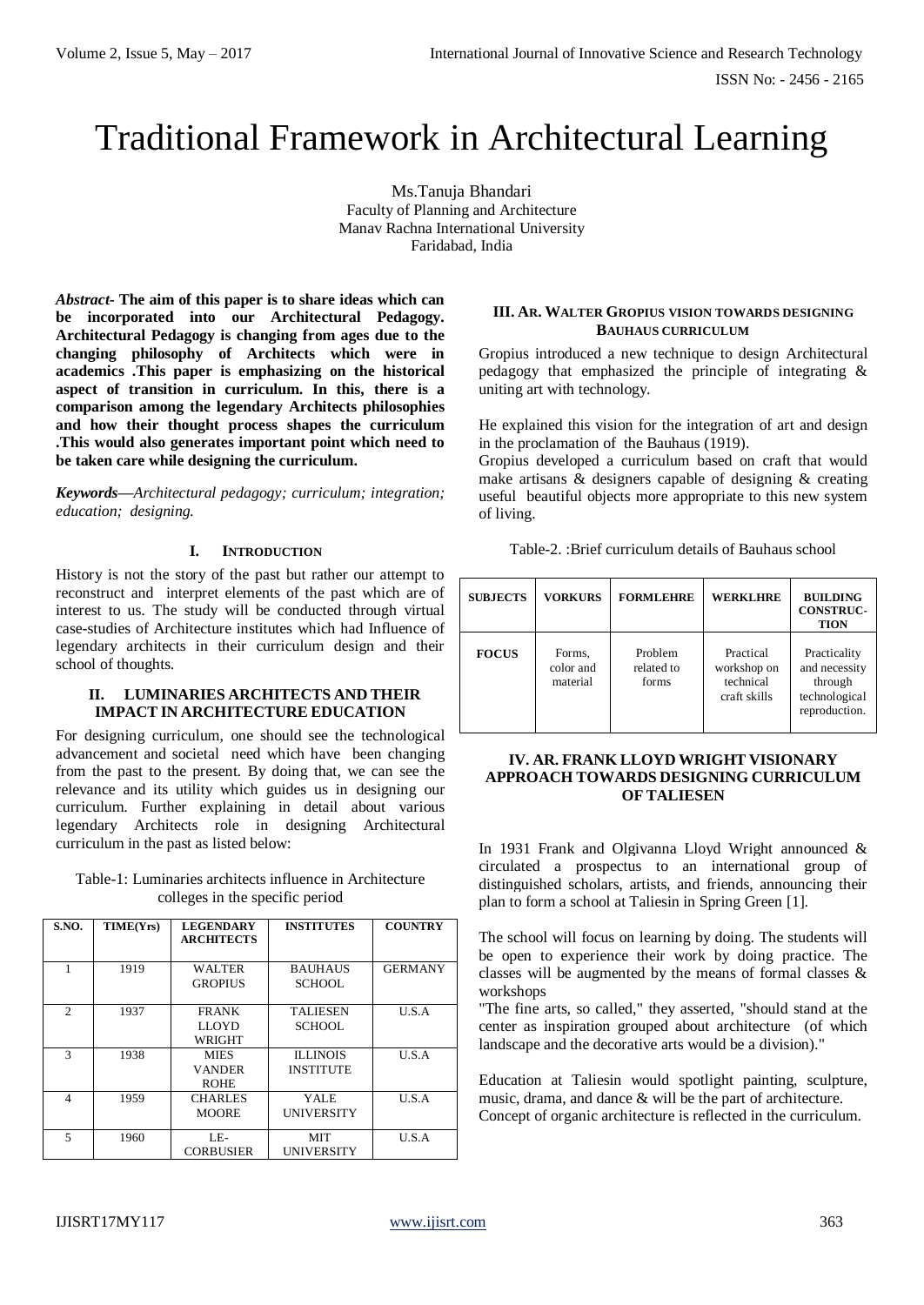ISSN No: - 2456 - 2165



Fig.1:Flow chart showing curriculum focus in Talisen School

### **V. AR.MIES VANDER ROHE VISIONARY APPROACH TOWARDS DESIGNING CURRICULUM OF ILLINOIS INSTITUTE**

Armour Institute (later Illinois Institute of Technology) was founded in 1890 just as Chicago was emerging as a center for progressive architectural thought.

Mies contribution in this institute was :to "rationalize" architecture curriculum.

It focuses on back-to-basics approach to education:

learning of drawing is essential for architecture student use of the building materials finally master the fundamental principles of design and construction.

The curriculum encompassed progressive, Bauhaus- inspired courses on the visual and tactile characteristics of materials as well as fundamental classes on drawing and construction techniques.[2]



Fig.2: Flow chart showing curriculum focus

#### in Illinois Institute of Technology **VI. AR. CHARLE MOORE VISIONARY APPROACH TOWARDS DESIGNING CURRICULUM OF YALE UNIVERSITY**

Moore believed that architecture must draw out responses from all the senses, not only the visual. He felt that architecture should be based on what the client preferred according to their requirement and on a symbolic reference to the site . Based on his studies at Princeton, Moore developed a humanistic approach to architecture in which each design attempts to engage users within a clearly defined spatial environment learning of drawing is essential for architecture student [3]**.** 

During Moore's tenure at Yale, he redirected the design focus from architectural formalism i.e. Architecture derived dominantly from the form to a re-examination of the nature and function of architecture in today's world. He worked at University of California at Berkeley, at Yale, and at the University of California Los Angeles in his career time.

## **VII. AR. LE-CORBUSIER VISIONARY APPROACH TOWARDS DESIGNING CURRICULUM OF MIT UNIVERSITY**

He was among them who neglected the prevailing Beaux-art curriculum. Through his series of lecture, the only change seen, was in student approach, we can see the modernist approach in their design. Designing of MIT design curriculum according to his approach-modernist

| <b>TIMELINE</b> | <b>ARCHITECTS</b>                   | <b>INSTITUTES</b>                   | <b>FOCUS</b>                                                                                                                        |
|-----------------|-------------------------------------|-------------------------------------|-------------------------------------------------------------------------------------------------------------------------------------|
| 1919            | <b>WALTER</b><br><b>GROPIUS</b>     | <b>BAUHAUS</b><br><b>SCHOOL</b>     | <b>INTERGRATION</b><br>OF ART AND<br><b>DESIGN</b><br>(Merging industrial<br>arts, architecture&<br>art into unified<br>curriculum) |
| 1937            | <b>FRANK LLOYD</b><br><b>WRIGHT</b> | <b>TALIESEN</b><br>SCHOOL           | <b>LEARNING BY</b><br><b>DOING</b>                                                                                                  |
| 1938            | <b>MIES VANDER</b><br><b>ROHE</b>   | <b>ILLINOIS</b><br><b>INSTITUTE</b> | <b>BACK TO BACK</b><br><b>BASICS</b><br><b>APPROACH</b><br><b>BAUHAUS</b><br><b>INSPIRED</b><br><b>COURSES</b>                      |
| 1959            | <b>CHARLES</b><br><b>MOORE</b>      | <b>YALE</b><br><b>UNIVERSITY</b>    | <b>HUMANISITIC</b><br><b>APPROACH IN</b><br><b>ARCHITECTURE</b>                                                                     |
| 1960            | <b>LE-CORBUSIER</b>                 | <b>MIT</b><br><b>UNIVERSITY</b>     | <b>MODERNIST</b><br><b>APPROACH</b><br>PARTICULARLY<br><b>FOCUS IN DESIGN</b>                                                       |

Table 3: Comparative focus of luminaries architects in curriculum of various Architecture colleges for the specificperiod